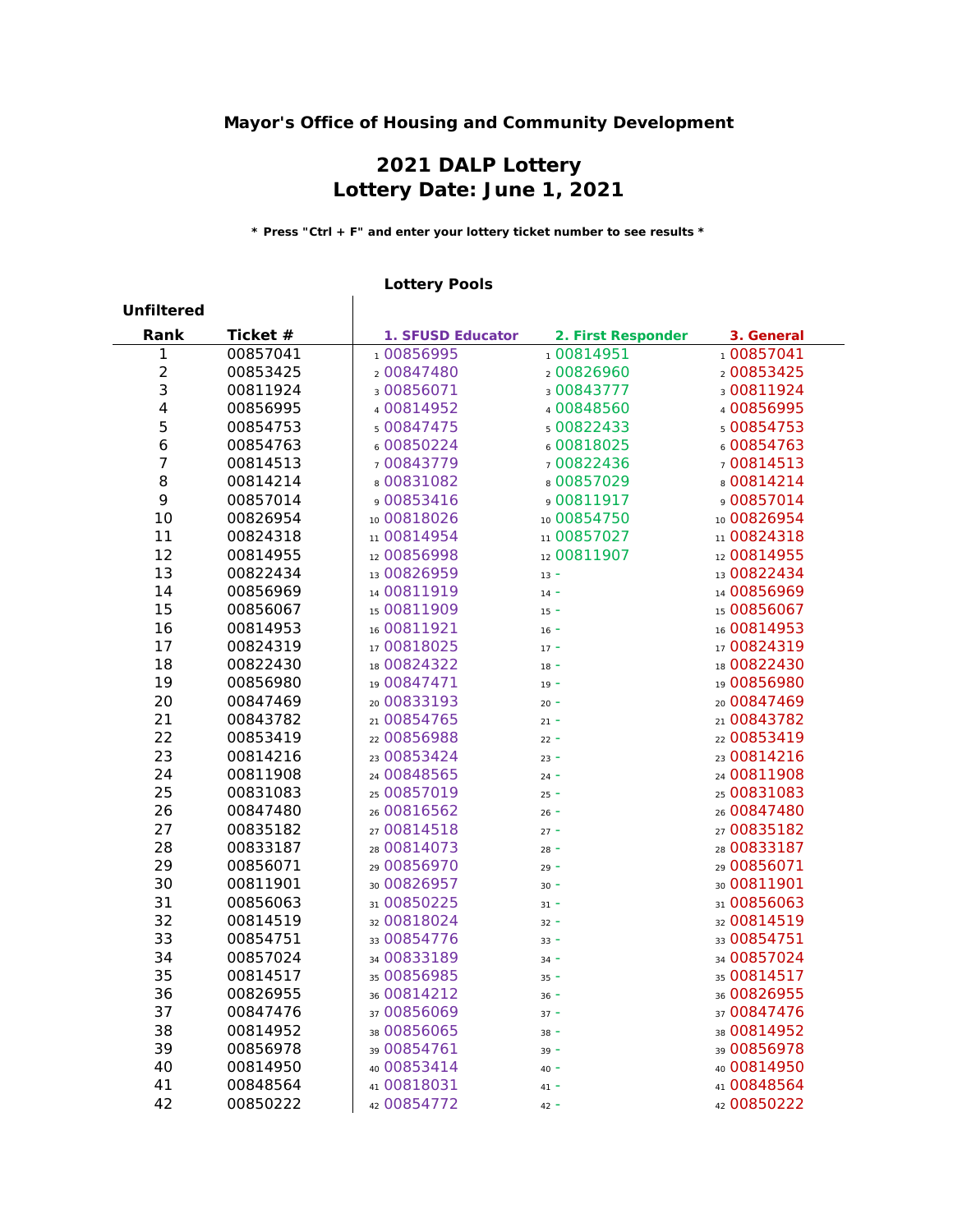| Rank | Ticket # | 1. SFUSD Educator | 2. First Responder | 3. General  |
|------|----------|-------------------|--------------------|-------------|
| 43   | 00847475 | 43 00857018       | $43 -$             | 43 00847475 |
| 44   | 00826963 | 44 00850221       | $44 -$             | 44 00826963 |
| 45   | 00814951 | $45 -$            | $45 -$             | 45 00814951 |
| 46   | 00865248 | $46 -$            | $46 -$             | 46 00865248 |
| 47   | 00833190 | $47 -$            | $47 -$             | 47 00833190 |
| 48   | 00850224 | $48 -$            | $48 -$             | 48 00850224 |
| 49   | 00853429 | $49 -$            | $49 -$             | 49 00853429 |
| 50   | 00850220 | $50 -$            | $50 -$             | 50 00850220 |
| 51   | 00856981 | $51 -$            | $51 -$             | 51 00856981 |
| 52   | 00814072 | $52 -$            | $52 -$             | 52 00814072 |
| 53   | 00824315 | $53 -$            | $53 -$             | 53 00824315 |
| 54   | 00850223 | $54 -$            | $54 -$             | 54 00850223 |
| 55   | 00815021 | $55 -$            | $55 -$             | 55 00815021 |
| 56   | 00843778 | $56 -$            | $56 -$             | 56 00843778 |
| 57   | 00854749 | $57 -$            | $57 -$             | 57 00854749 |
| 58   | 00853430 | $58 -$            | $58 -$             | 58 00853430 |
| 59   | 00826960 | $59 -$            | $59 -$             | 59 00826960 |
| 60   | 00854756 | $60 -$            | $60 -$             | 600854756   |
| 61   | 00857020 | $61 -$            | $61 -$             | 61 00857020 |
| 62   | 00814211 | $62 -$            | $62 -$             | 62 00814211 |
| 63   | 00847473 | $63 -$            | $63 -$             | 63 00847473 |
| 64   | 00843789 | $64 -$            | $64 -$             | 64 00843789 |
| 65   | 00843779 | $65 -$            | $65 -$             | 65 00843779 |
| 66   | 00831082 | $66 -$            | $66 -$             | 66 00831082 |
| 67   | 00824321 | $67 -$            | $67 -$             | 67 00824321 |
| 68   | 00856977 | $68 -$            | $68 -$             | 68 00856977 |
| 69   | 00856999 | $69 -$            | $69 -$             | 69 00856999 |
| 70   | 00856984 | $70 -$            | $70 -$             | 70 00856984 |
| 71   | 00856976 | $71 -$            | $71 -$             | 71 00856976 |
| 72   | 00856068 | $72 -$            | $72 -$             | 72 00856068 |
| 73   | 00853416 | $73 -$            | $73 -$             | 73 00853416 |
| 74   | 00857010 | $74 -$            | $74 -$             | 74 00857010 |
| 75   | 00816564 | $75 -$            | $75 -$             | 75 00816564 |
| 76   | 00848569 | $76 -$            | $76 -$             | 76 00848569 |
| 77   | 00811898 | $77 -$            | $77 -$             | 77 00811898 |
| 78   | 00847468 | $78 -$            | $78 -$             | 78 00847468 |
| 79   | 00856075 | $79 -$            | $79 -$             | 79 00856075 |
| 80   | 00831086 | $80 -$            | $80 -$             | 80 00831086 |
| 81   | 00811894 | $81 -$            | $81 -$             | 81 00811894 |
| 82   | 00857034 | $82 -$            | $82 -$             | 82 00857034 |
| 83   | 00857003 | $83 -$            | $83 -$             | 83 00857003 |
| 84   | 00820974 | $84 -$            | $84 -$             | 84 00820974 |
| 85   | 00814215 | $85 -$            | $85 -$             | 85 00814215 |
| 86   | 00815020 | $86 -$            | $86 -$             | 86 00815020 |
| 87   | 00837434 | $87 -$            | $87 -$             | 87 00837434 |
| 88   | 00811923 | $88 -$            | $88 -$             | 88 00811923 |
| 89   | 00814070 | $89 -$            | $89 -$             | 89 00814070 |
| 90   | 00811905 | $90 -$            | $90 -$             | 90 00811905 |
| 91   | 00811928 | $91 -$            | $91 -$             | 91 00811928 |
| 92   | 00811930 | $92 -$            | $92 -$             | 92 00811930 |
| 93   | 00857008 | $93 -$            | $93 -$             | 93 00857008 |
| 94   | 00857028 | $94 -$            | $94 -$             | 94 00857028 |
| 95   | 00818026 | $95 -$            | $95 -$             | 95 00818026 |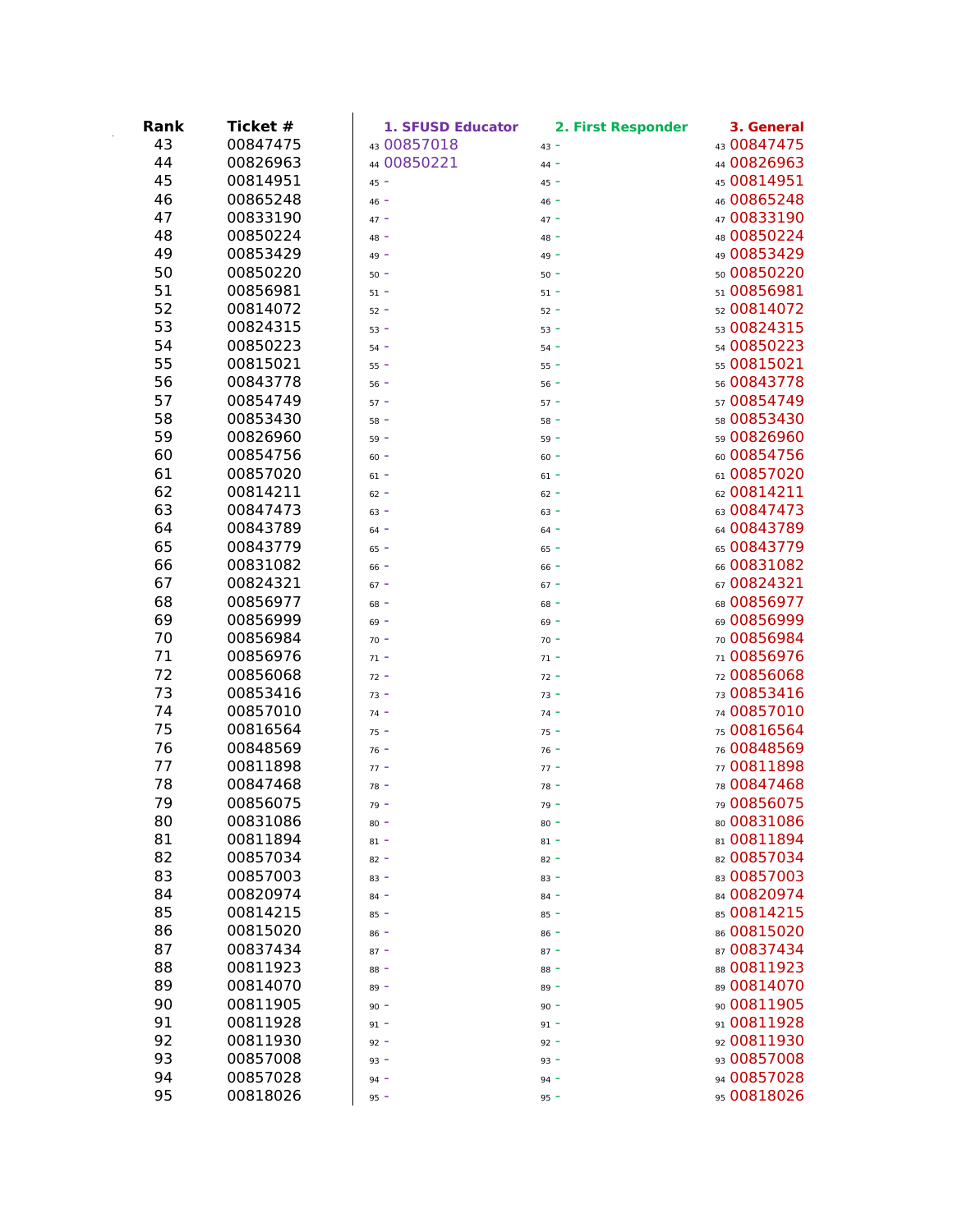| Rank | Ticket # | 1. SFUSD Educator | 2. First Responder | 3. General   |
|------|----------|-------------------|--------------------|--------------|
| 96   | 00811925 | $96 -$            | $96 -$             | 96 00811925  |
| 97   | 00814516 | $97 -$            | $97 -$             | 97 00814516  |
| 98   | 00818032 | $98 -$            | $98 -$             | 98 00818032  |
| 99   | 00856060 | $99 -$            | $99 -$             | 99 00856060  |
| 100  | 00856987 | $100 -$           | $100 -$            | 100 00856987 |
| 101  | 00816567 | $101 -$           | $101 -$            | 101 00816567 |
| 102  | 00820969 | $102 -$           | $102 -$            | 102 00820969 |
| 103  | 00814954 | $103 -$           | $103 -$            | 103 00814954 |
| 104  | 00853417 | $104 -$           | $104 -$            | 104 00853417 |
| 105  | 00857042 | $105 -$           | $105 -$            | 105 00857042 |
| 106  | 00856998 | $106 -$           | $106 -$            | 106 00856998 |
| 107  | 00815019 | $107 -$           | $107 -$            | 107 00815019 |
| 108  | 00865246 | $108 -$           | $108 -$            | 108 00865246 |
| 109  | 00843777 | $109 -$           | $109 -$            | 109 00843777 |
| 110  | 00833196 | $110 -$           | $110 -$            | 110 00833196 |
| 111  | 00826959 | $111 -$           | $111 -$            | 111 00826959 |
| 112  | 00853420 | $112 -$           | $112 -$            | 112 00853420 |
| 113  | 00843776 | $113 -$           | $113 -$            | 113 00843776 |
| 114  | 00854770 | $114 -$           | $114 -$            | 114 00854770 |
| 115  | 00857009 | $115 -$           | $115 -$            | 115 00857009 |
| 116  | 00848560 | $116 -$           | $116 -$            | 116 00848560 |
| 117  | 00811919 | $117 -$           | $117 -$            | 117 00811919 |
| 118  | 00818029 | $118 -$           | $118 -$            | 118 00818029 |
| 119  | 00815022 | $119 -$           | $119 -$            | 119 00815022 |
| 120  | 00820972 | $120 -$           | $120 -$            | 120 00820972 |
| 121  | 00814799 | $121 -$           | $121 -$            | 121 00814799 |
| 122  | 00865245 | $122 -$           | $122 -$            | 122 00865245 |
| 123  | 00814698 | $123 -$           | $123 -$            | 123 00814698 |
| 124  | 00816569 | $124 -$           | $124 -$            | 124 00816569 |
| 125  | 00831081 | $125 -$           | $125 -$            | 125 00831081 |
| 126  | 00843780 | $126 -$           | $126 -$            | 126 00843780 |
| 127  | 00856983 | $127 -$           | $127 -$            | 127 00856983 |
| 128  | 00854758 | $128 -$           | $128 -$            | 128 00854758 |
| 129  | 00811909 | $129 -$           | $129 -$            | 129 00811909 |
| 130  | 00811913 | $130 -$           | $130 -$            | 130 00811913 |
| 131  | 00816565 | $131 -$           | $131 -$            | 131 00816565 |
| 132  | 00826958 | $132 -$           | $132 -$            | 132 00826958 |
| 133  | 00811921 | $133 -$           | $133 -$            | 133 00811921 |
| 134  | 00856975 | $134 -$           | $134 -$            | 134 00856975 |
| 135  | 00822433 | $135 -$           | $135 -$            | 135 00822433 |
| 136  | 00811904 | $136 -$           | $136 -$            | 136 00811904 |
| 137  | 00843784 | $137 -$           | $137 -$            | 137 00843784 |
| 138  | 00811915 | $138 -$           | $138 -$            | 138 00811915 |
| 139  | 00811922 | $139 -$           | $139 -$            | 139 00811922 |
| 140  | 00818025 | $140 -$           | $140 -$            | 140 00818025 |
| 141  | 00856072 | $141 -$           | $141 -$            | 141 00856072 |
| 142  | 00814522 | $142 -$           | $142 -$            | 142 00814522 |
| 143  | 00847477 | $143 -$           | $143 -$            | 143 00847477 |
| 144  | 00854764 | $144 -$           | $144 -$            | 144 00854764 |
| 145  | 00831080 | $145 -$           | $145 -$            | 145 00831080 |
| 146  | 00848566 | $146 -$           | $146 -$            | 146 00848566 |
| 147  | 00853418 | $147 -$           | $147 -$            | 147 00853418 |
| 148  | 00824322 | $148 -$           | $148 -$            | 148 00824322 |
|      |          |                   |                    |              |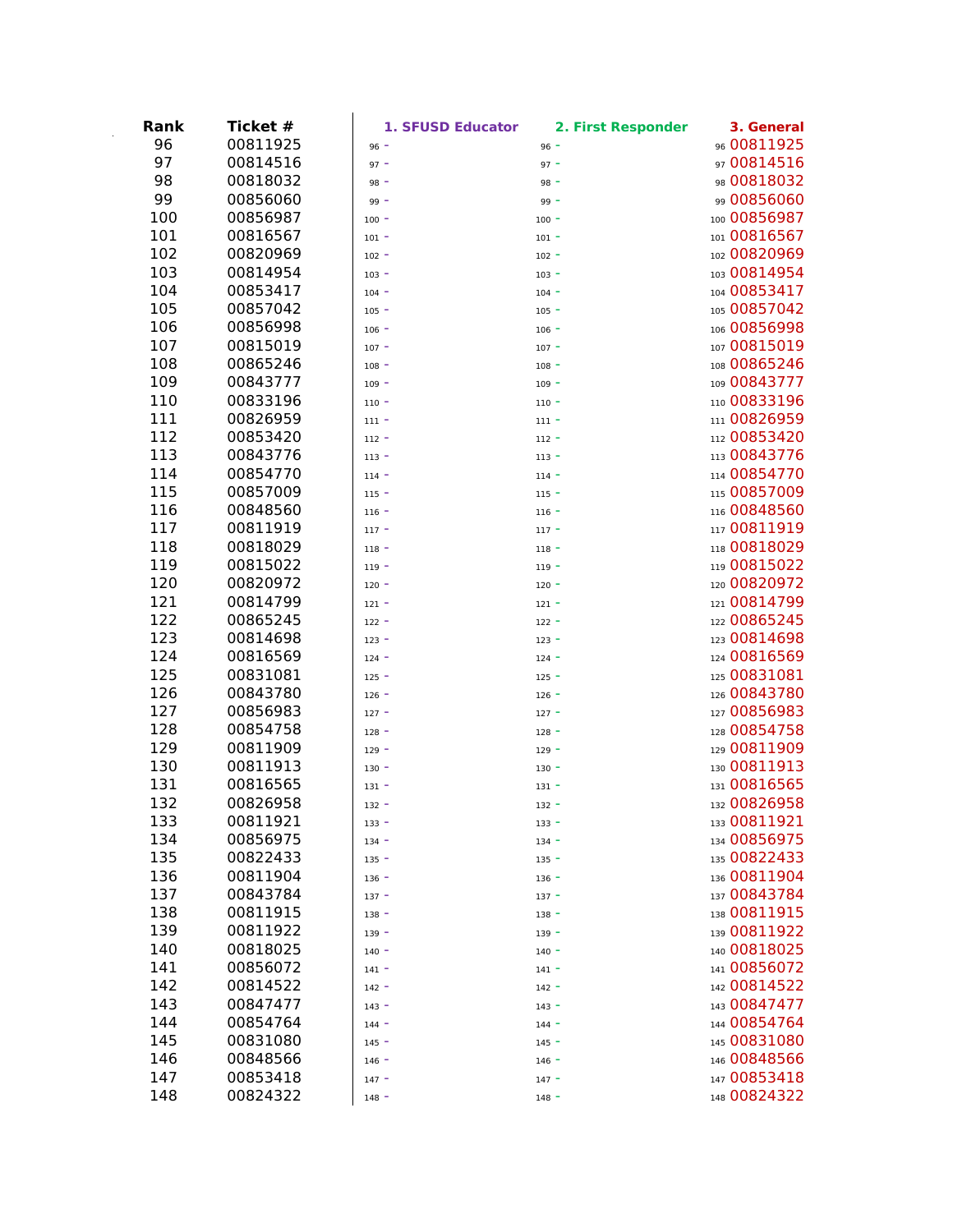| Rank | Ticket # | 1. SFUSD Educator | 2. First Responder | 3. General   |
|------|----------|-------------------|--------------------|--------------|
| 149  | 00853423 | $149 -$           | $149 -$            | 149 00853423 |
| 150  | 00831084 | $150 -$           | $150 -$            | 150 00831084 |
| 151  | 00824317 | $151 -$           | $151 -$            | 151 00824317 |
| 152  | 00822431 | $152 -$           | $152 -$            | 152 00822431 |
| 153  | 00833192 | $153 -$           | $153 -$            | 153 00833192 |
| 154  | 00811916 | $154 -$           | $154 -$            | 154 00811916 |
| 155  | 00847474 | $155 -$           | $155 -$            | 155 00847474 |
| 156  | 00814948 | $156 -$           | $156 -$            | 156 00814948 |
| 157  | 00822432 | $157 -$           | $157 -$            | 157 00822432 |
| 158  | 00822429 | $158 -$           | $158 -$            | 158 00822429 |
| 159  | 00811920 | $159 -$           | $159 -$            | 159 00811920 |
| 160  | 00856996 | $160 -$           | $160 -$            | 160 00856996 |
| 161  | 00843786 | $161 -$           | $161 -$            | 161 00843786 |
| 162  | 00856077 | $162 -$           | $162 -$            | 162 00856077 |
| 163  | 00850215 | $163 -$           | $163 -$            | 163 00850215 |
| 164  | 00847471 | $164 -$           | $164 -$            | 164 00847471 |
| 165  | 00833193 | $165 -$           | $165 -$            | 165 00833193 |
| 166  | 00854765 | $166 -$           | $166 -$            | 166 00854765 |
| 167  | 00856988 | $167 -$           | $167 -$            | 167 00856988 |
| 168  | 00843788 | $168 -$           | $168 -$            | 168 00843788 |
| 169  | 00853424 | $169 -$           | $169 -$            | 169 00853424 |
| 170  | 00856971 | $170 -$           | $170 -$            | 170 00856971 |
| 171  | 00853413 | $171 -$           | $171 -$            | 171 00853413 |
| 172  | 00854777 | $172 -$           | $172 -$            | 172 00854777 |
| 173  | 00848563 | $173 -$           | $173 -$            | 173 00848563 |
| 174  | 00848561 | $174 -$           | $174 -$            | 174 00848561 |
| 175  | 00857006 | $175 -$           | $175 -$            | 175 00857006 |
| 176  | 00848565 | $176 -$           | $176 -$            | 176 00848565 |
| 177  | 00857019 | $177 -$           | $177 -$            | 177 00857019 |
| 178  | 00854760 | $178 -$           | $178 -$            | 178 00854760 |
| 179  | 00850219 | $179 -$           | $179 -$            | 179 00850219 |
| 180  | 00816562 | $180 -$           | $180 -$            | 180 00816562 |
| 181  | 00854774 | $181 -$           | $181 -$            | 181 00854774 |
| 182  | 00857039 | $182 -$           | $182 -$            | 182 00857039 |
| 183  | 00816566 | $183 -$           | $183 -$            | 183 00816566 |
| 184  | 00856989 | $184 -$           | $184 -$            | 184 00856989 |
| 185  | 00831079 | $185 -$           | $185 -$            | 185 00831079 |
| 186  | 00856062 | $186 -$           | $186 -$            | 186 00856062 |
| 187  | 00847467 | $187 -$           | $187 -$            | 187 00847467 |
| 188  | 00837438 | $188 -$           | $188 -$            | 188 00837438 |
| 189  | 00848567 | $189 -$           | $189 -$            | 189 00848567 |
| 190  | 00854762 | $190 -$           | $190 -$            | 190 00854762 |
| 191  | 00856073 | $191 -$           | $191 -$            | 191 00856073 |
| 192  | 00820968 | $192 -$           | $192 -$            | 192 00820968 |
| 193  | 00814518 | $193 -$           | $193 -$            | 193 00814518 |
| 194  | 00814073 | $194 -$           | $194 -$            | 194 00814073 |
| 195  | 00856970 | $195 -$           | $195 -$            | 195 00856970 |
| 196  | 00833195 | $196 -$           | $196 -$            | 196 00833195 |
| 197  | 00811910 | $197 -$           | $197 -$            | 197 00811910 |
| 198  | 00857015 | $198 -$           | $198 -$            | 198 00857015 |
| 199  | 00826957 | $199 -$           | $199 -$            | 199 00826957 |
| 200  | 00847472 | $200 -$           | $200 -$            | 200 00847472 |
| 201  | 00811914 | $201 -$           | $201 -$            | 201 00811914 |
|      |          |                   |                    |              |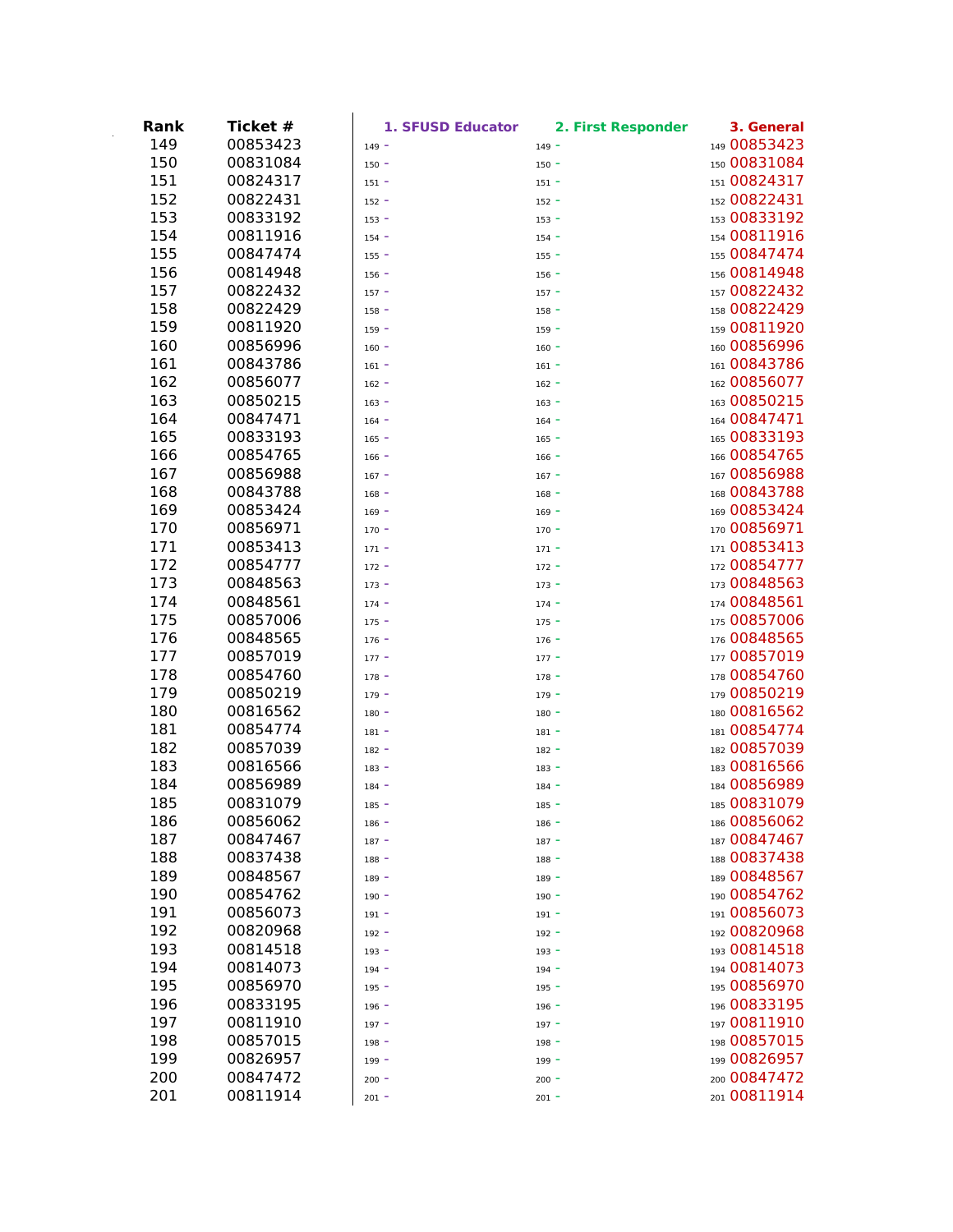| Rank | Ticket # | 1. SFUSD Educator | 2. First Responder | 3. General   |
|------|----------|-------------------|--------------------|--------------|
| 202  | 00811895 | $202 -$           | $202 -$            | 202 00811895 |
| 203  | 00850225 | $203 -$           | $203 -$            | 203 00850225 |
| 204  | 00814947 | $204 -$           | $204 -$            | 204 00814947 |
| 205  | 00848568 | $205 -$           | $205 -$            | 205 00848568 |
| 206  | 00843785 | $206 -$           | $206 -$            | 206 00843785 |
| 207  | 00854754 | $207 -$           | $207 -$            | 207 00854754 |
| 208  | 00818027 | $208 -$           | $208 -$            | 208 00818027 |
| 209  | 00854769 | $209 -$           | $209 -$            | 209 00854769 |
| 210  | 00857030 | $210 -$           | $210 -$            | 210 00857030 |
| 211  | 00833188 | $211 -$           | $211 -$            | 211 00833188 |
| 212  | 00814802 | $212 -$           | $212 -$            | 212 00814802 |
| 213  | 00818024 | $213 -$           | $213 -$            | 213 00818024 |
| 214  | 00854776 | $214 -$           | $214 -$            | 214 00854776 |
| 215  | 00857022 | $215 -$           | $215 -$            | 215 00857022 |
| 216  | 00835184 | $216 -$           | $216 -$            | 216 00835184 |
| 217  | 00811906 | $217 -$           | $217 -$            | 217 00811906 |
| 218  | 00833194 | $218 -$           | $218 -$            | 218 00833194 |
| 219  | 00822435 | $219 -$           | $219 -$            | 219 00822435 |
| 220  | 00837436 | $220 -$           | $220 -$            | 220 00837436 |
| 221  | 00826953 | $221 -$           | $221 -$            | 221 00826953 |
| 222  | 00854773 | $222 -$           | $222 -$            | 222 00854773 |
| 223  | 00814521 | $223 -$           | $223 -$            | 223 00814521 |
| 224  | 00857031 | $224 -$           | $224 -$            | 224 00857031 |
| 225  | 00831085 | $225 -$           | $225 -$            | 225 00831085 |
| 226  | 00835183 | $226 -$           | $226 -$            | 226 00835183 |
| 227  | 00856066 | $227 -$           | $227 -$            | 227 00856066 |
| 228  | 00818030 | $228 -$           | $228 -$            | 228 00818030 |
| 229  | 00854771 | $229 -$           | $229 -$            | 229 00854771 |
| 230  | 00843781 | $230 -$           | $230 -$            | 230 00843781 |
| 231  | 00816568 | $231 -$           | $231 -$            | 231 00816568 |
| 232  | 00857004 | $232 -$           | $232 -$            | 232 00857004 |
| 233  | 00853428 | $233 -$           | $233 -$            | 233 00853428 |
| 234  | 00857000 | $234 -$           | $234 -$            | 234 00857000 |
| 235  | 00818034 | $235 -$           | $235 -$            | 235 00818034 |
| 236  | 00811929 | $236 -$           | $236 -$            | 236 00811929 |
| 237  | 00850218 | $237 -$           | $237 -$            | 237 00850218 |
| 238  | 00822436 | $238 -$           | $238 -$            | 238 00822436 |
| 239  | 00824314 | $239 -$           | $239 -$            | 239 00824314 |
| 240  | 00848562 | $240 -$           | $240 -$            | 240 00848562 |
| 241  | 00843790 | $241 -$           | $241 -$            | 241 00843790 |
| 242  | 00854768 | $242 -$           | $242 -$            | 242 00854768 |
| 243  | 00818035 | $243 -$           | $243 -$            | 243 00818035 |
| 244  | 00857026 | $244 -$           | $244 -$            | 244 00857026 |
| 245  | 00854766 | $245 -$           | $245 -$            | 245 00854766 |
| 246  | 00814803 | $246 -$           | $246 -$            | 246 00814803 |
| 247  | 00833197 | $247 -$           | $247 -$            | 247 00833197 |
| 248  | 00857032 | $248 -$           | $248 -$            | 248 00857032 |
| 249  | 00857029 | $249 -$           | $249 -$            | 249 00857029 |
| 250  | 00856070 | $250 -$           | $250 -$            | 250 00856070 |
| 251  | 00854755 | $251 -$           | $251 -$            | 251 00854755 |
| 252  | 00857023 | $252 -$           | $252 -$            | 252 00857023 |
| 253  | 00811917 | $253 -$           | $253 -$            | 253 00811917 |
| 254  | 00833189 | $254 -$           | $254 -$            | 254 00833189 |
|      |          |                   |                    |              |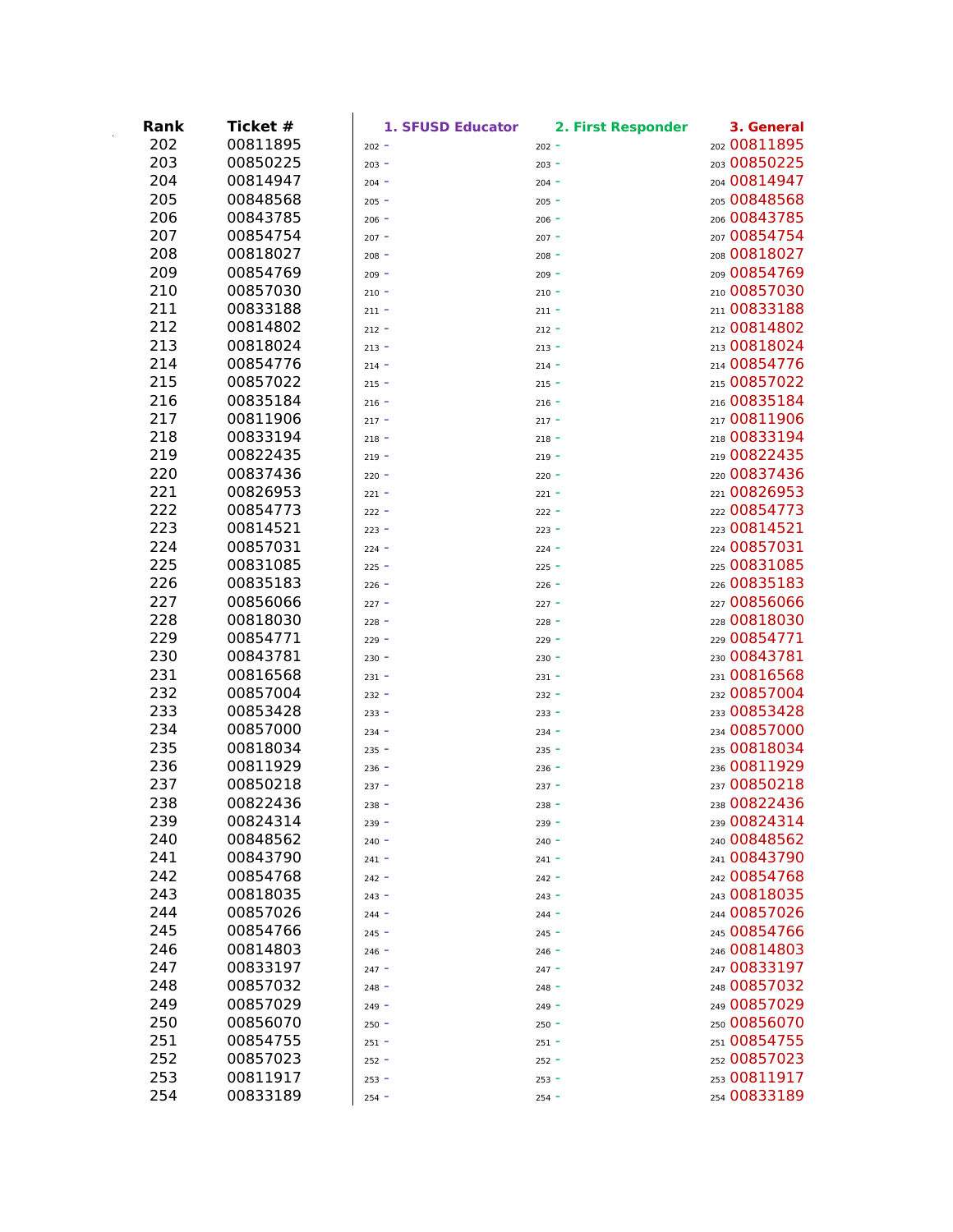| Rank | Ticket # | 1. SFUSD Educator | 2. First Responder | 3. General   |
|------|----------|-------------------|--------------------|--------------|
| 255  | 00857040 | $255 -$           | $255 -$            | 255 00857040 |
| 256  | 00853421 | $256 -$           | $256 -$            | 256 00853421 |
| 257  | 00856079 | $257 -$           | $257 -$            | 257 00856079 |
| 258  | 00814688 | $258 -$           | $258 -$            | 258 00814688 |
| 259  | 00847479 | $259 -$           | $259 -$            | 259 00847479 |
| 260  | 00854750 | $260 -$           | $260 -$            | 260 00854750 |
| 261  | 00826961 | $261 -$           | $261 -$            | 261 00826961 |
| 262  | 00857033 | $262 -$           | $262 -$            | 262 00857033 |
| 263  | 00856985 | $263 -$           | $263 -$            | 263 00856985 |
| 264  | 00847466 | $264 -$           | $264 -$            | 264 00847466 |
| 265  | 00814212 | $265 -$           | $265 -$            | 265 00814212 |
| 266  | 00814805 | $266 -$           | $266 -$            | 266 00814805 |
| 267  | 00820971 | $267 -$           | $267 -$            | 267 00820971 |
| 268  | 00831078 | $268 -$           | $268 -$            | 268 00831078 |
| 269  | 00835186 | $269 -$           | $269 -$            | 269 00835186 |
| 270  | 00811911 | $270 -$           | $270 -$            | 270 00811911 |
| 271  | 00824320 | $271 -$           | $271 -$            | 271 00824320 |
| 272  | 00854775 | $272 -$           | $272 -$            | 272 00854775 |
| 273  | 00856069 | $273 -$           | $273 -$            | 273 00856069 |
| 274  | 00811926 | $274 -$           | $274 -$            | 274 00811926 |
| 275  | 00857027 | $275 -$           | $275 -$            | 275 00857027 |
| 276  | 00856992 | $276 -$           | $276 -$            | 276 00856992 |
| 277  | 00854752 | $277 -$           | $277 -$            | 277 00854752 |
| 278  | 00856076 | $278 -$           | $278 -$            | 278 00856076 |
| 279  | 00811918 | $279 -$           | $279 -$            | 279 00811918 |
| 280  | 00820973 | $280 -$           | $280 -$            | 280 00820973 |
| 281  | 00856974 | $281 -$           | $281 -$            | 281 00856974 |
| 282  | 00856065 | $282 -$           | $282 -$            | 282 00856065 |
| 283  | 00857007 | $283 -$           | $283 -$            | 283 00857007 |
| 284  | 00833191 | $284 -$           | $284 -$            | 284 00833191 |
| 285  | 00853422 | $285 -$           | $285 -$            | 285 00853422 |
| 286  | 00857038 | $286 -$           | $286 -$            | 286 00857038 |
| 287  | 00856993 | $287 -$           | $287 -$            | 287 00856993 |
| 288  | 00811907 | $288 -$           | $288 -$            | 288 00811907 |
| 289  | 00814514 | $289 -$           | 289                | 289 00814514 |
| 290  | 00814949 | $290 -$           | $290 -$            | 290 00814949 |
| 291  | 00816570 | $291 -$           | $291 -$            | 291 00816570 |
| 292  | 00857037 | $292 -$           | $292 -$            | 292 00857037 |
| 293  | 00847478 | $293 -$           | $293 -$            | 293 00847478 |
| 294  | 00857021 | $294 -$           | $294 -$            | 294 00857021 |
| 295  | 00843791 | $295 -$           | $295 -$            | 295 00843791 |
| 296  | 00857016 | $296 -$           | $296 -$            | 296 00857016 |
| 297  | 00853427 | $297 -$           | $297 -$            | 297 00853427 |
| 298  | 00856972 | $298 -$           | $298 -$            | 298 00856972 |
| 299  | 00814520 | $299 -$           | $299 -$            | 299 00814520 |
| 300  | 00856986 | $300 -$           | $300 -$            | 300 00856986 |
| 301  | 00856990 | $301 -$           | $301 -$            | 301 00856990 |
| 302  | 00854761 | $302 -$           | $302 -$            | 302 00854761 |
| 303  | 00837437 | $303 -$           | $303 -$            | 303 00837437 |
| 304  | 00835185 | $304 -$           | $304 -$            | 304 00835185 |
| 305  | 00857001 | $305 -$           | $305 -$            | 305 00857001 |
| 306  | 00826952 | $306 -$           | $306 -$            | 306 00826952 |
| 307  | 00850216 | $307 -$           | $307 -$            | 307 00850216 |